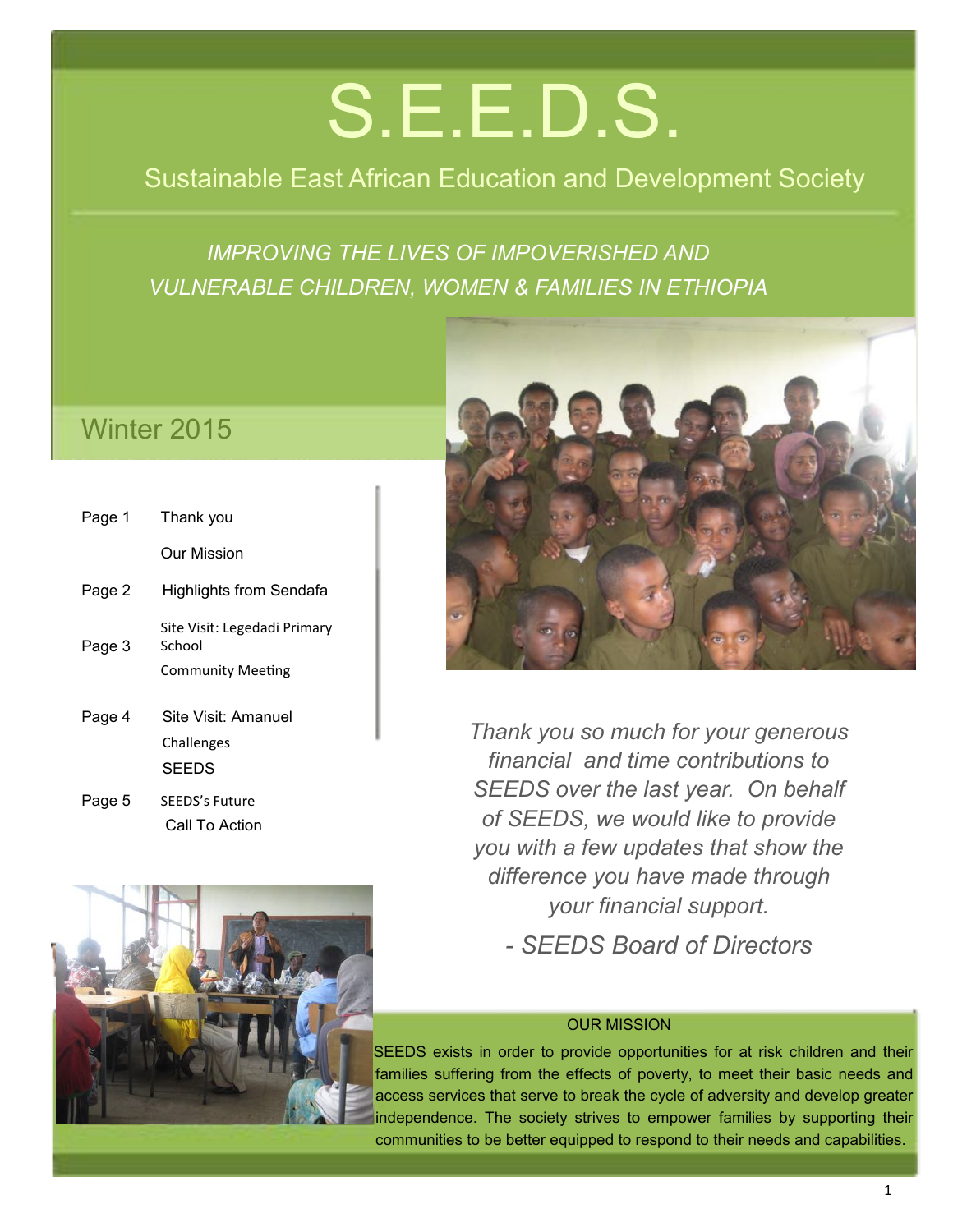Notable for this past summer and fall has been a trip that Scott made to Ethiopia in August to audit the programs and visit program sites. It was a short trip of only 2 weeks, so was a very busy trip.

We no longer have any programs operating in Addis Ababa, so there were no site visits in the city. However,



SEEDS's staff all live in Addis and all our business contacts are in the capital. This past year, we have moved our head office out of Addis Ababa and relocated to Sendafa at Legedadi Primary School, approximately 40 minutes away. This is the location of our largest program site and the school has provided us with office space for a nominal fee. This has allowed SEEDS to substantially reduce operating costs of having a head office in Addis Ababa, which due to a shortage of business space, is quite expensive.

While in Addis Ababa, Scott met with a number of business partners of SEEDS. Scott reviewed some human resource issues with a lawyer SEEDS has on retainer and also met with a consultant SEEDS has contracted with to write our Human Resource Manual to review and discuss the manual.

Scott also met with the Director of ECCO (Ethiopian-Canadian Cooperation Office) an organization that was established by the Canadian Embassy in Ethiopia to assist Canadian Organizations working in the country. At this meeting Scott also met the Acting Country Director of CUSO. It was a great opportunity to share experiences and learn about the services that ECCO provides. Scott also met with the Coordinator of CANGO (Canadian Association of Non-Government Organizations in Ethiopia) a member based umbrella organization of small to medium sized Canadian organizations operating in Ethiopia. SEEDS was a member of CANGO two years ago but we did not renew our membership this last year, as our Country Representative didn't have the time to fully utilize the benefits of CANGO. Kathleen, the CANGO Coordinator has been very generous to SEEDS and has continued to include us in her e-mail distributions to members, events, and UN Security Updates. It was a pleasure to have finally met her and with a new Country Representative starting with SEEDS this fall, we hope that we will be able to renew our

participation with the CANGO network.



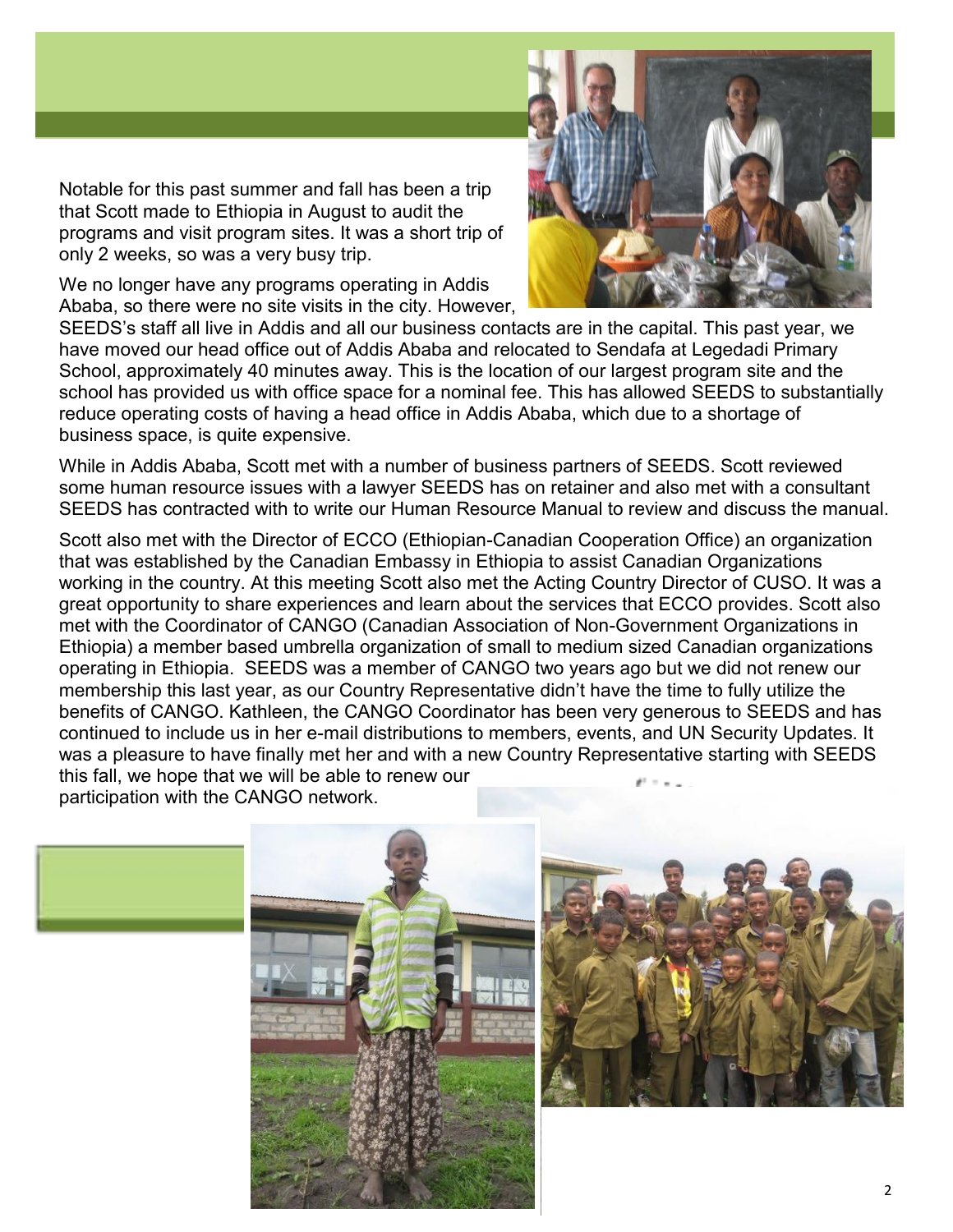

The first site visit was made to Legedadi Primary School in Sendafa. This is our largest project site with approximately 200 sponsored children in the school and another 100 children in our pre-school program. We continue to provide funding to the school for staffing to operate the pre-school program. The school continues to report the many benefits of this program, which include being able to engage with at-risk children earlier as well as enhancing their early childhood development needs (the school consistently reports that the children who come through the pre-school program, on average, have better academic outcomes than the other school students).

A meeting with SEEDS project stakeholders, families and children took place during this visit. This meeting served 3 purposes: as a SEEDS community celebration, to confirm distribution of school uniforms to the children, and a separate meeting with local government officials, school staff, etc., to discuss any issues related to the SEEDS – Legedadi School Project. Scott was also able to confirm that the two capital projects (bringing running water to the school and the building of washing areas as well as the completion of an 8 stall latrine, had been completed).



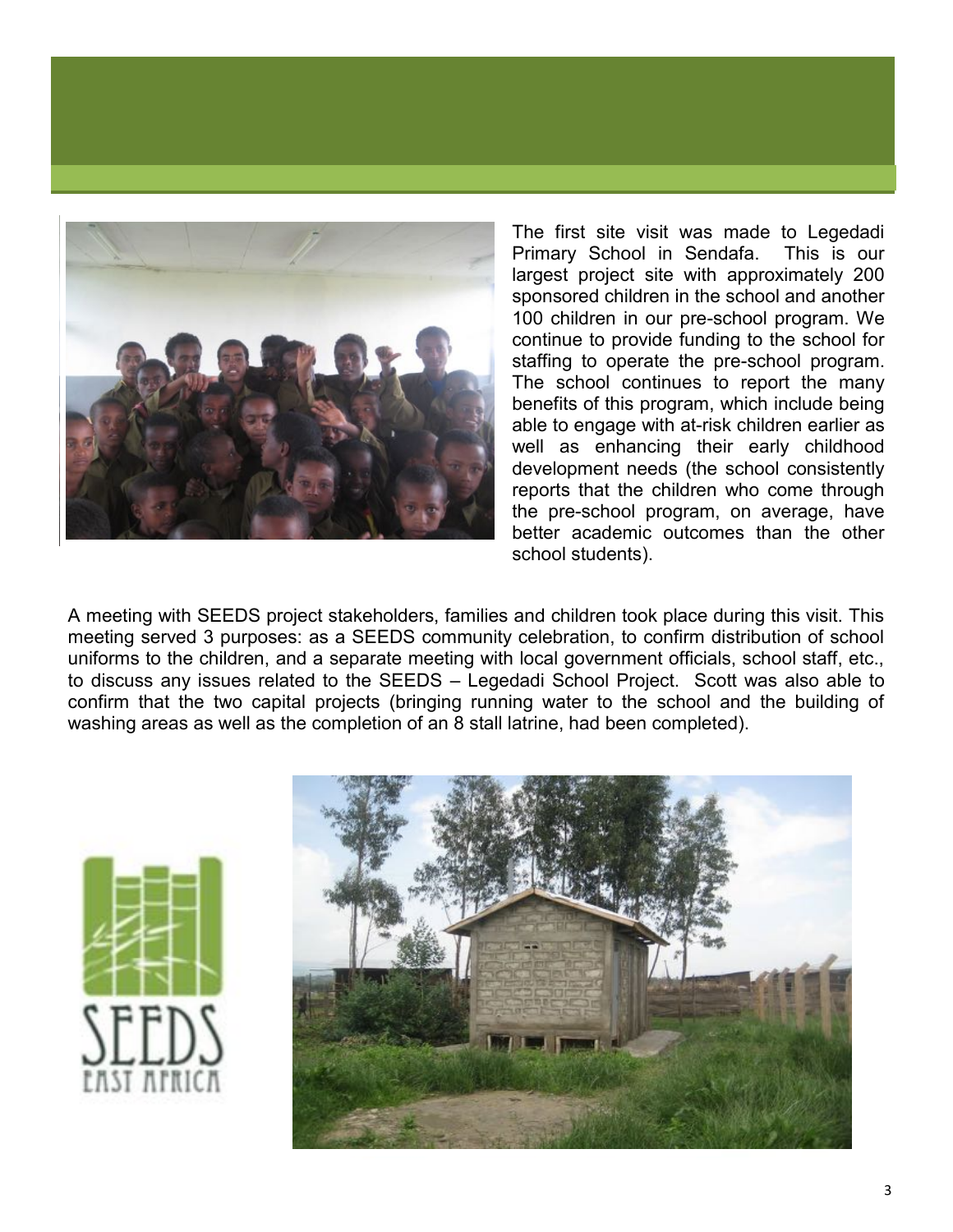**Please consider donating to SEEDS this year. Your support helps fund our important projects which help improve the quality of life of families in poverty.**





Thank you so much for your ongoing support!

#### **TO DONATE**

Visit [www.seedseastafrica.com](http://www.seedseastafrica.com)

You may also write a cheque payable to SEEDS and send to:

> 1919 108th Street Edmonton, AB T6J 5V4 (780) 436-6521

Scott also made a 3 day trip to Amanuel, Gojjam which is a 6-7 hour drive north, to visit the program sites at the town of Amanuel. SEEDS works with 3 primary schools in the town. The purpose and activities of this site visit were the same as the Sendafa site visit. The community and government stakeholders seem very committed and engaged in our work.

Some feedback was provided pertaining to the strengths and challenges SEEDS programs are experiencing. Perhaps the most meaningful feedback relates to our micro -credit programs. The stakeholders reflected that, stronger monitoring and support, needs to be provided to maximize the benefit of this program. This has been consistent with the SEEDS experience of having mixed results for beneficiaries of this program. The resources SEEDS has to support the program, limits our ability to monitor and support micro-credit project participants, who are parents of the children we sponsor. The Woreda government office has been encouraging greater volunteerism in the community and has offered SEEDS volunteers to support our single Field Worker with these activities.

Stakeholders requested however that SEEDS inject more funding resources into the program, as the initial loans are insufficient to sustain longer-term success for many of the women. Their rationale is that the difficulty of meeting daily basic needs and significant inflationary pressures in the country limits the benefits of the initial loans. At this point however, until our new Country Representative effectively transitions into her position and is able to more effectively evaluate the micro-credit programs, the SEEDS Board has decided to not meet their request and to continue to focus on our primary mission and successes, which are our school support programs. To this end, and due to our success in Sendafa, SEEDS is providing capital funding to purchase classroom equipment and materials (including desks and chairs) for the initiation of preschool programs at each of the 3 school sites in Amanuel.